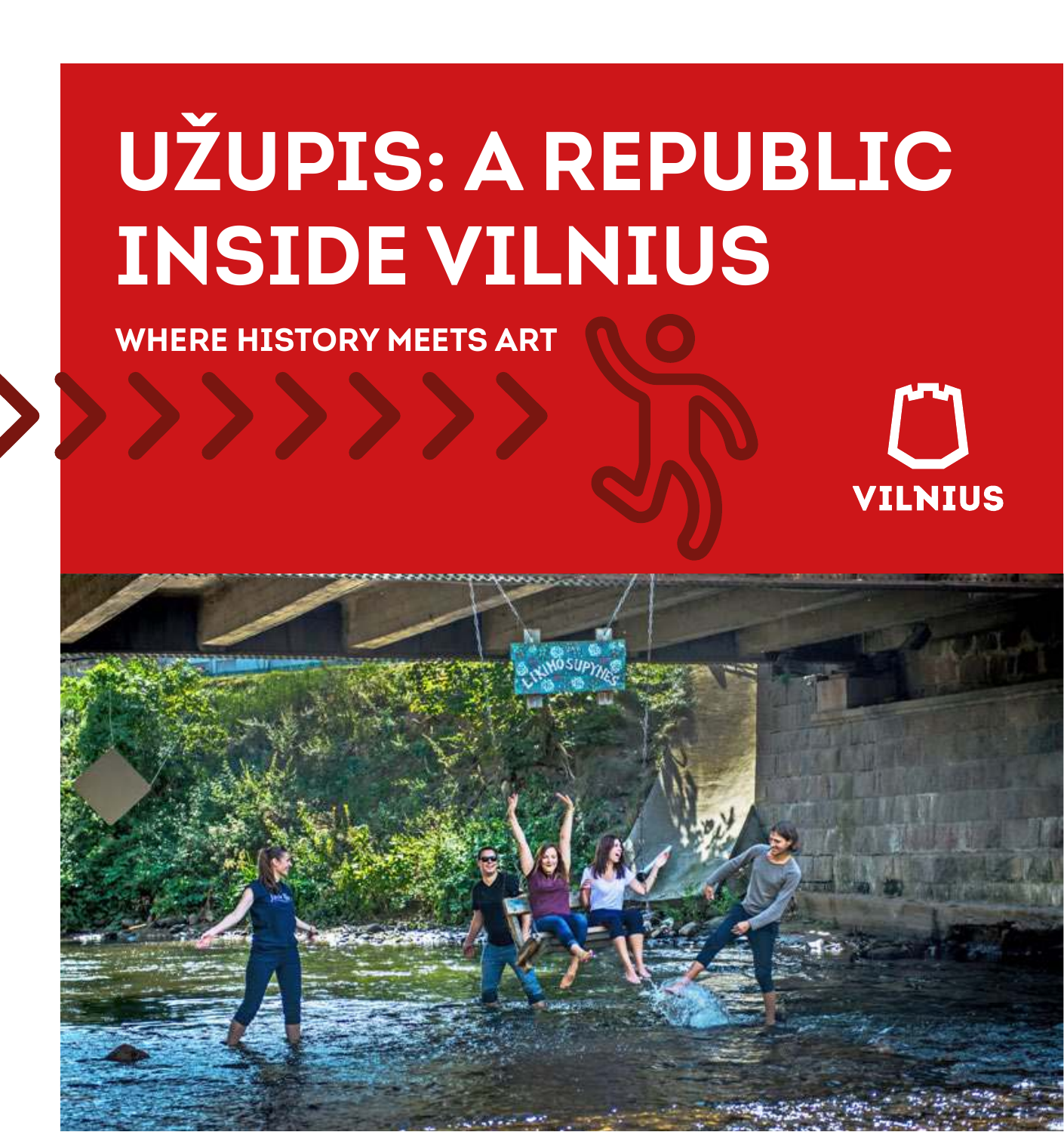**Užupis is the smallest district in Vilnius, covering an area of 0.6 km² and separated from the Old Town by the Vilnelė River. What used to be a seedy part of the city in the early 90s has grown into an affluent neighbourhood of artists, intellectuals, and a few local moguls. The district declared independence on 1 April 1997, as if to underline the humorous nature of the whole affair. However, the new republic comes complete with its own currency, government, anthem, constitution and an ever-present free spirit.**







Welcome Art History Along the border



## **1. CROSSING THE UŽUPIS BORDER**



#### **Maironio/Užupio g.**

Just like any other republic, Užupis has a border crossing. Visitors can head to the Bridge of Užupis to see the district's main entrance. Moreover, April 1 is the Užupis Independence Day, and the bridge is where you can get your passport stamped upon entry. And all year-round the bridge is the prime spot in Vilnius for placing love locks.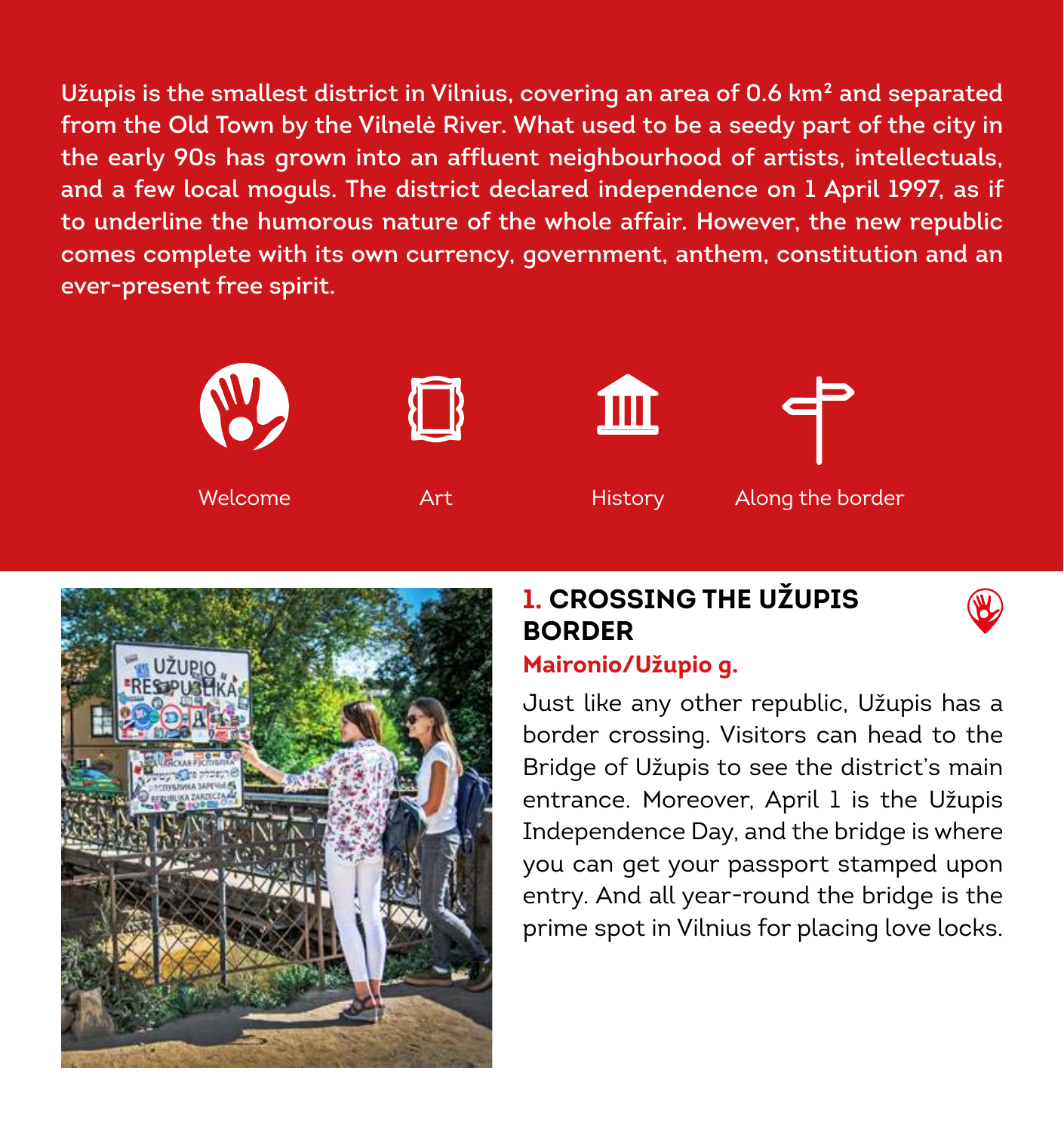

## **2. UNDER THE UŽUPIS BRIDGE Maironio/Užupio g.**

If the river is favourable, you can test your destiny under the Užupis Bridge by going on the Destiny's Swing. While swinging, discover another well-kept secret – the Mermaid or Užupis' Maiden. She took a dive once in the flood of 2004 but she's back safe in a niche along the quay. Beware, legend has it that if you look at her long enough she might seduce you to stay in Užupis forever.



## **3. MAGNETS AND MIRACLES. CURIOSITY ROOM**

#### **Užupio g. 2a, www.umi.lt, +370 622 75805**

If you suddenly feel drawn to Užupis, it's no miracle. Step into the Curiosity Room - Užupis' information centre - and the photos, artefacts, and stories about the district will work their magic on you. Get a little something to remember, send a postcard off to a friend with the rare Užupis stamp on it, or ask a local about the curiosities in the neighbourhood.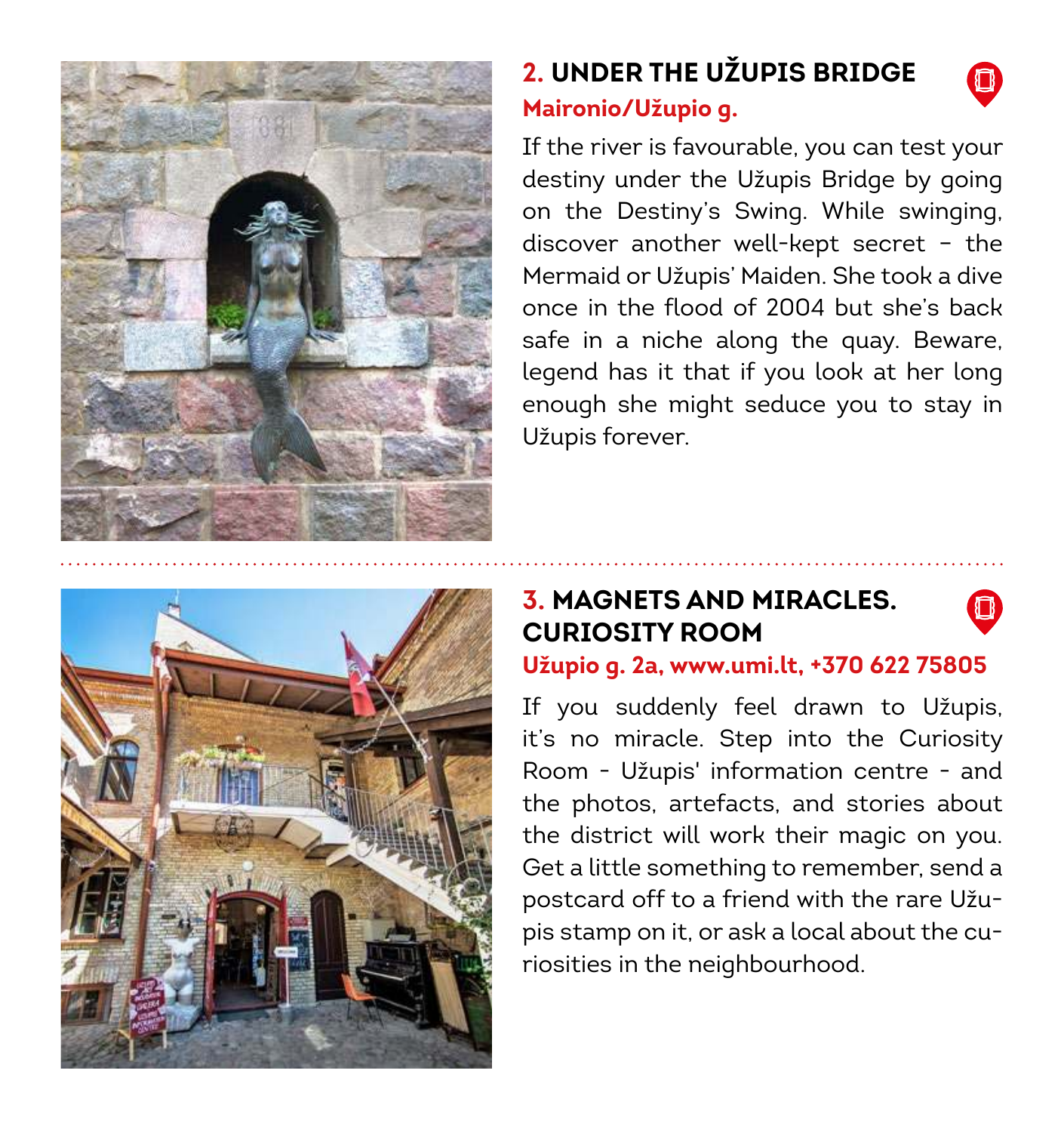



## **4. SCULPTURES AT THE UŽUPIS ART INCUBATOR**

0

#### **Užupio g. 2a**

In 1996, a group of students from the Vilnius Academy of Arts founded an artistic community based out of a house and yard next to the Vilnelė River. It gained support among locals and city officials; therefore, in 2002 the artist community joined hands with the Vilnius City Municipality to establish the Užupis Art Incubator. The UAI is known for its display of sculptures that changes from time to time. Go there to see works that surprise, inspire, make you laugh, or even feel a little uncomfortable.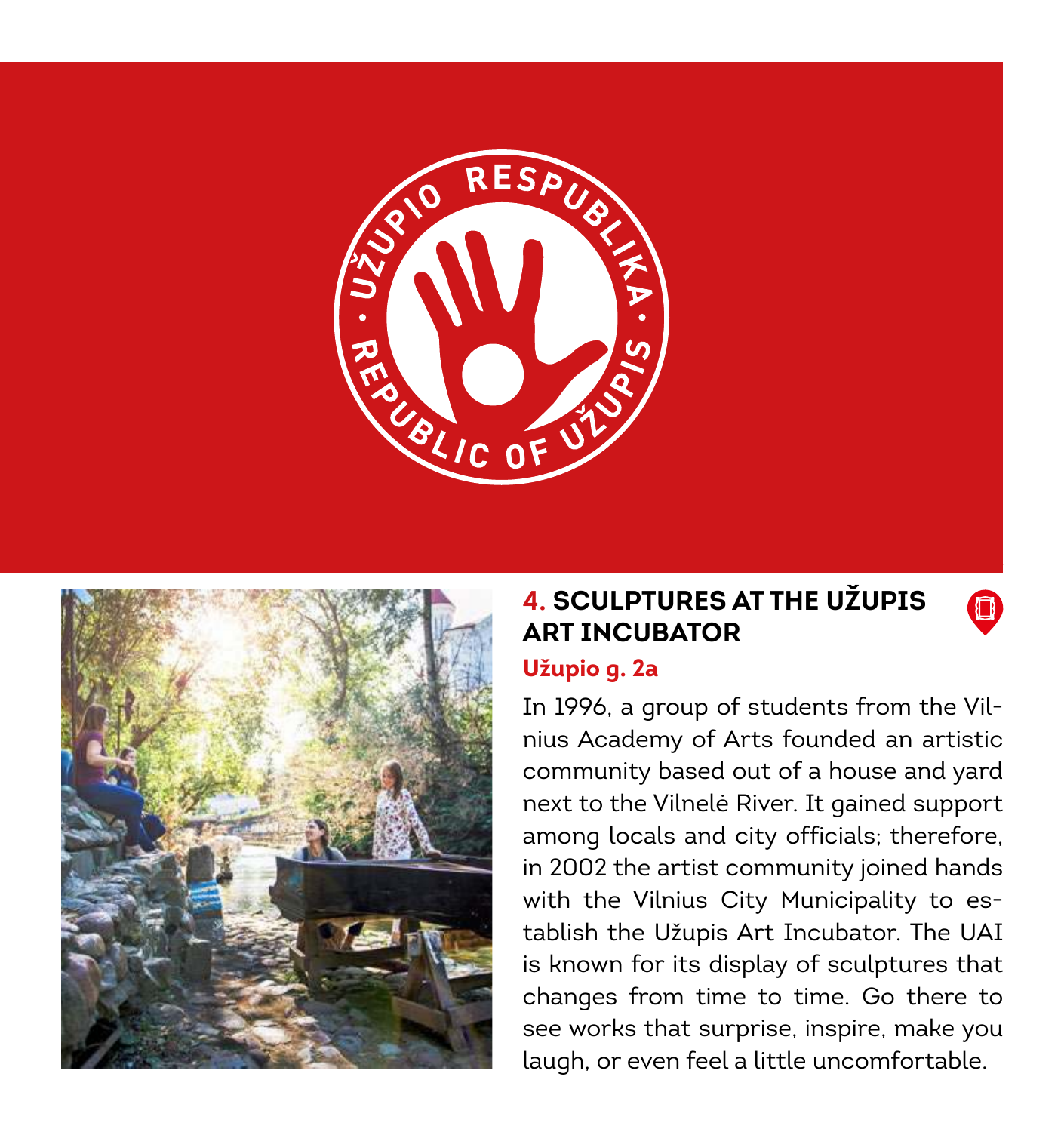

## **5. BERNARDINE MONASTERY Malūnų g. 3**

Once famed for its extensive library, today the monastery is a home to the Vilnius Academy of Arts. The atmosphere is liberal, creative, and filled with good vibes. Right across the river from the former monastery is the Tibet Square with a mandala sculpture. Cross the river to Užupis over a nameless bridge burdened with love locks of the couples marrying nearby.



## **6. JONAS MEKAS VISUAL ARTS CENTER**

#### **Malūnų g. 8, www.mekas.lt, +370 614 78470**

Named after the legendary filmmaker Jonas Mekas, an Honorary Citizen of the Republic of Užupis, the centre bears the flag of the avant-gardes of all the arts. It houses works by Jonas Mekas and Jurgis George Mačiūnas, the forefathers of the contemporary art movement Fluxus, as well as temporary exhibitions by other contemporary artists who experiment with mixed media. Join an educational project and find out more about the essence of Fluxus.

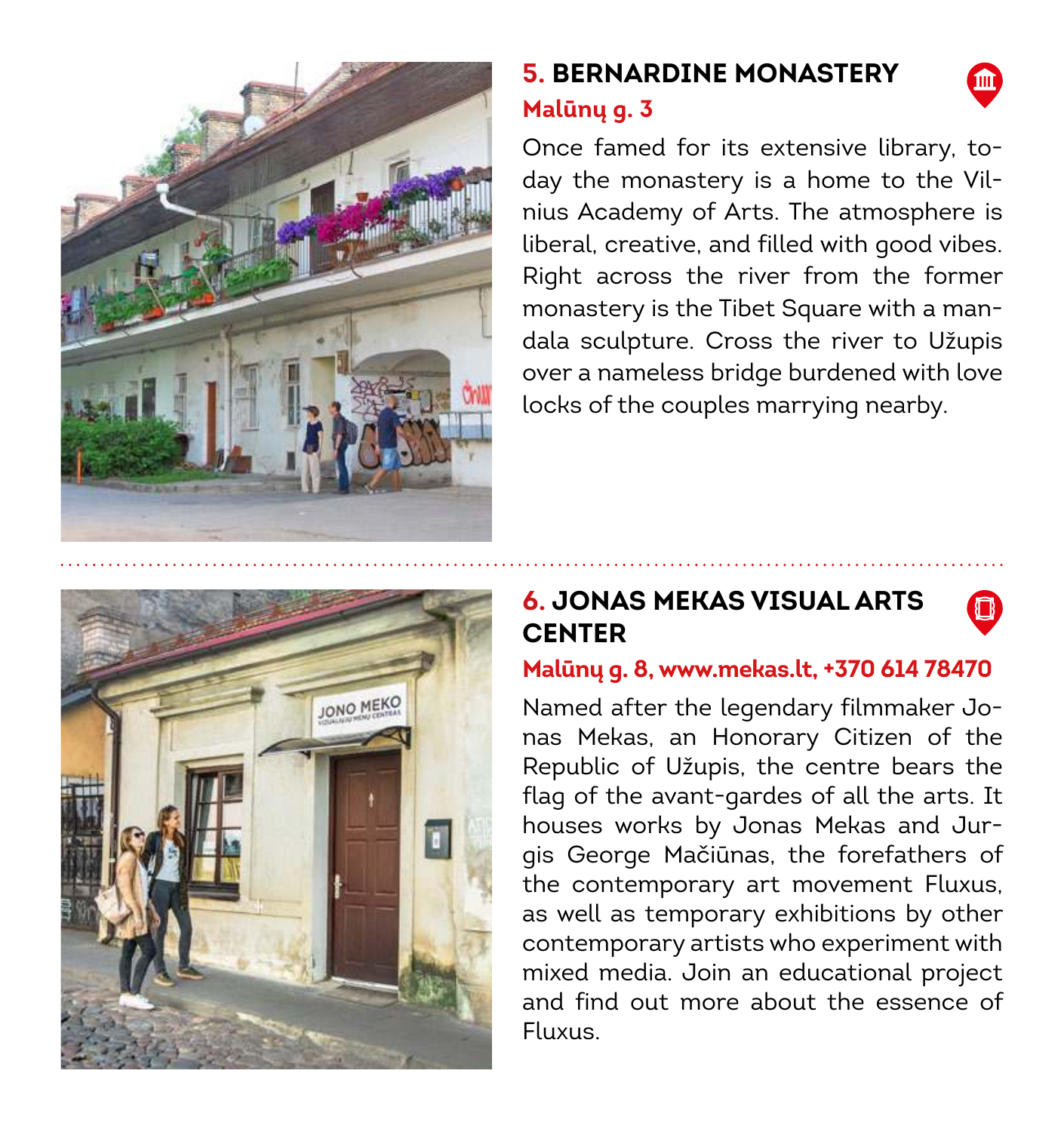

## **7. ANGEL OF UŽUPIS**

#### **The intersection of Malūnų-Užupio-Paupio g.**

Urban legend has it that placing a sculpture of an angel here was a suggestion made by the Dalai Lama on one of his visits in town. But in reality the idea for a sculpture of an angel came when locals were looking for a way to commemorate Zenonas Šteinys, an artist and active member of the local community. He was one of the people who helped turn a once unsightly and dangerous district into the Užupis we know today - a real guardian angel.



# **8. THE CONSTITUTION OF UŽUPIS**

#### **Constitutions Avenue, Paupio g.**

How do you describe Užupis' bohemian way of life in one manifesto? Take a look at the Užupis Constitution to find out. Its 41 articles will help you understand what goes on in the heads of locals - 'Everyone has the right to be unique' is indeed true in the neighbourhood. The constitution was written by Romas Lileikis and Tomas Čepaitis in just three hours and published on a plaque on Paupio Street. Now translated into more than 50 languages, the constitution gives visitors a sense of the rules the locals of Užupis swear by. Because, 'Everyone has the right to live by the River Vilnele, and the River Vilnele has the right to flow by everyone.'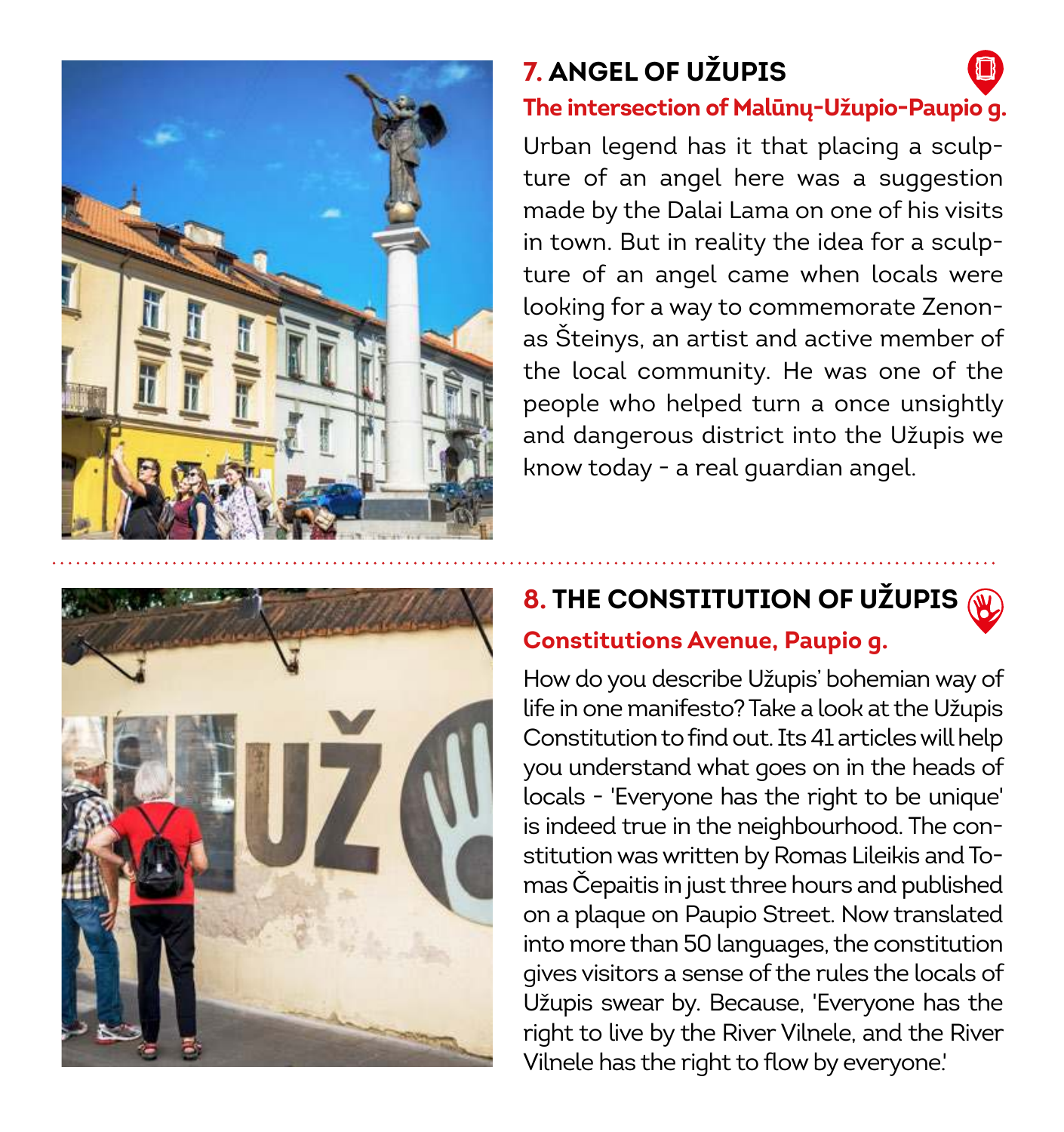

## **9. VILNIUS POTTERS' GUILD**

**Užupio g. 9/Paupio g. 2-20, +370 659 99040**

The ancient art of pottery is revived in this small studio. Using tools from the Middle Ages, the guild masters reconstruct ceramic items according to archaeological findings. Drop by and see the permanent exhibition; the founders of the guild are eager to tell visitors many stories. The best way to learn about their history is by sipping coffee from a reconstructed mug and even trying your hand at making one.



## **10. ST. BARTHOLOMEW'S CHURCH Užupio g. 17, +370 5 272 3340**

Standing here since 1824, the church is so tiny it almost blends in with the nearby houses. Find it and you will be rewarded with a wonderful view from the top of the hill. During the Soviet era the church was turned into a sculpture workshop. Today, it's home to a small Belarusian Catholic community and mass is held in Polish and Belarusian.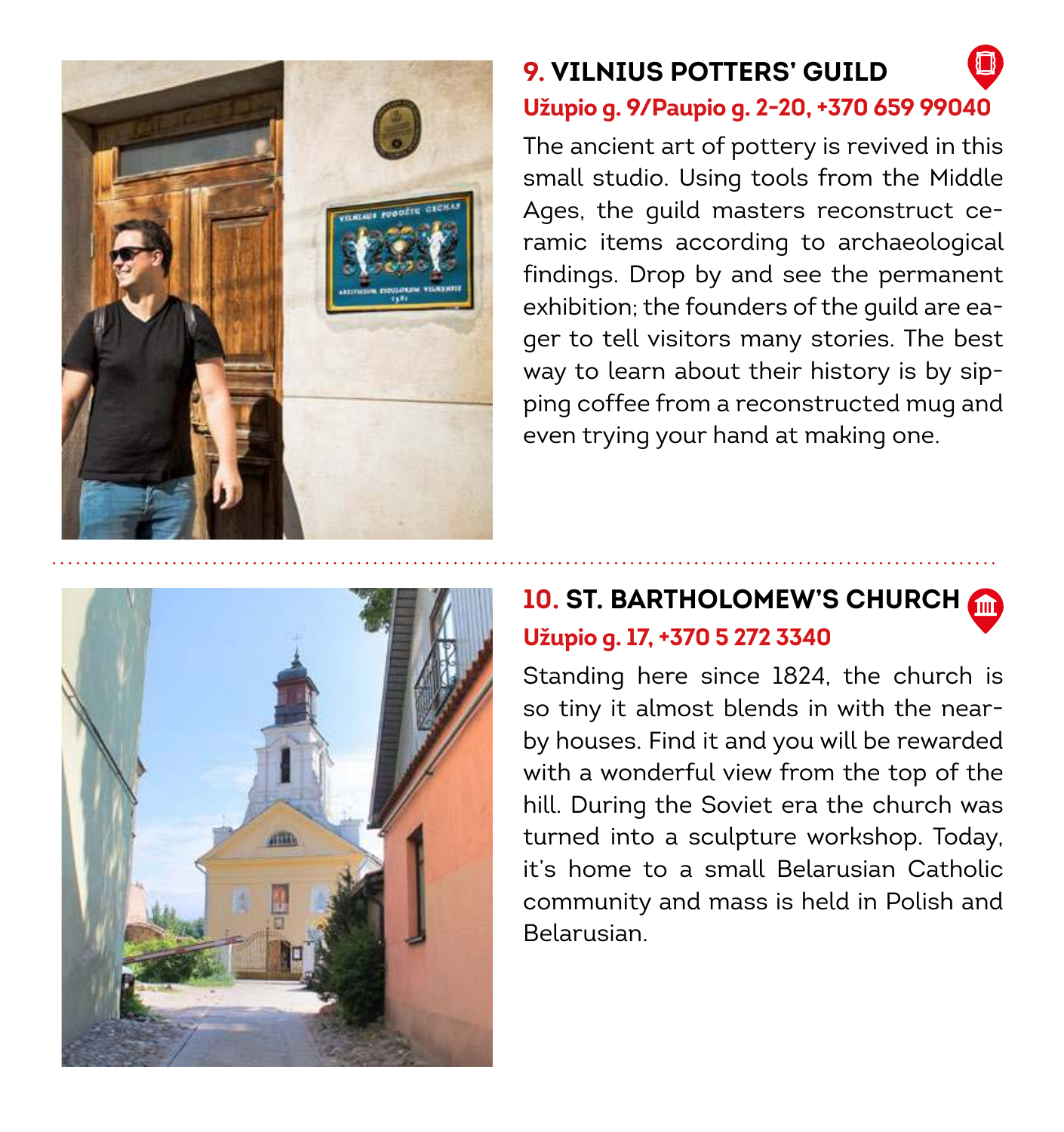



## **11. JONAS MEKAS DRAUGHT ALLEY**

#### **Užupio g. 24**

Step into a piece of avant-garde art. The Draught Alley conveniently connects the Vilnius Academy of Arts with Užupis Street. The narrow alley decorated by painters from all over the world is named after Jonas Mekas, a Lithuanian American filmmaker and godfather of American avant-garde cinema. If you're into looking for something more, cross the Vilnelė over the Fluxus Bridge, the only covered pedestrian bridge in Lithuania, which is dedicated to Jurgis George Mačiūnas.

#### **12. JEWISH HERITAGE Krivių g. 123**

Jewish merchants inhabited Užupis for many years. The Old Jewish Cemetery used to be nestled along the outskirt of the Užupis district. Today, all that's left is a monument with inscriptions in Hebrew. The silhouette of the Jewish Synagogue that functioned until 1941 can be spotted in a modern private house.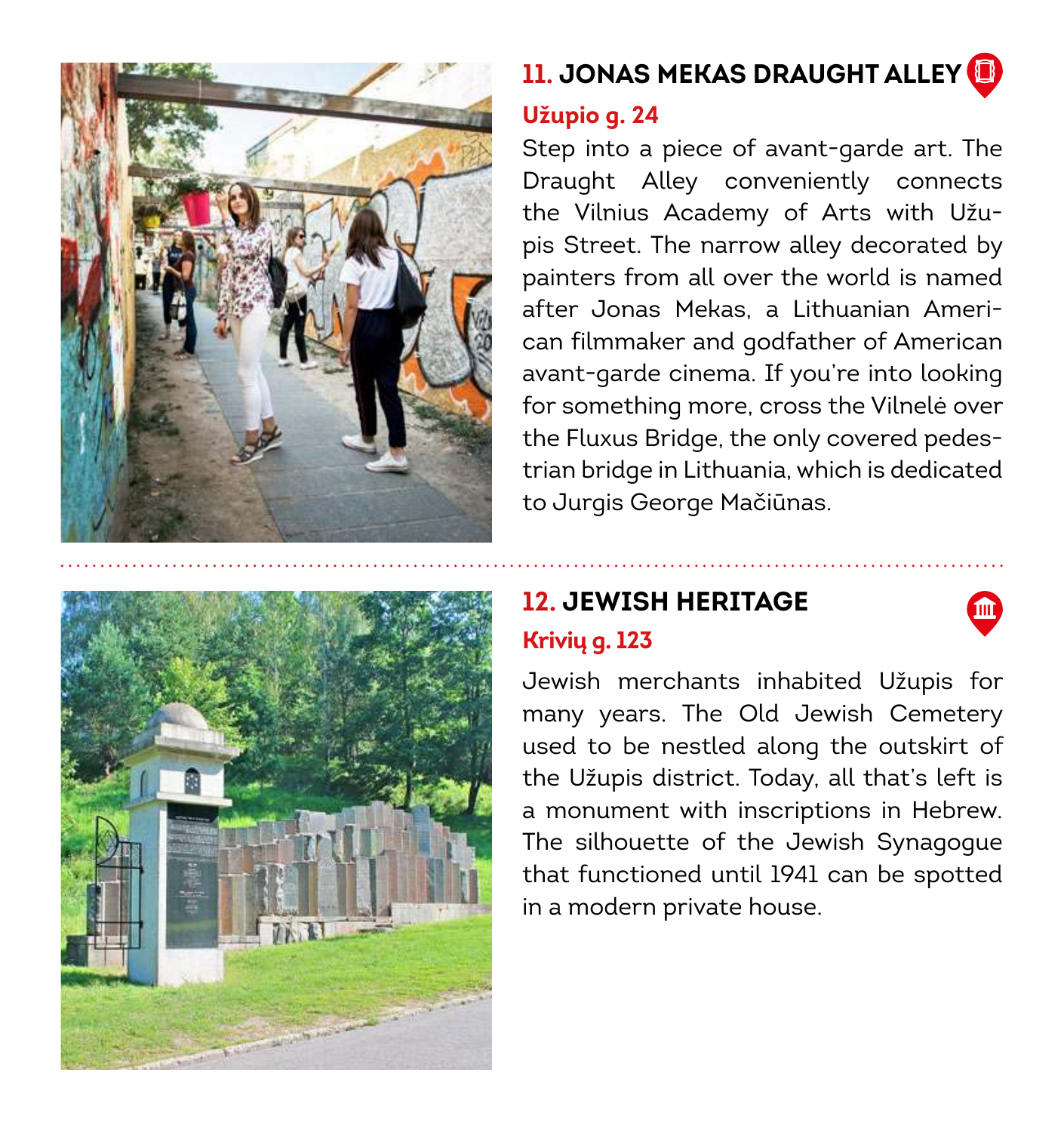

## **13. ALTANA HILL Krivių g. 18**





## **14. WOODEN ARCHITECTURE Baltasis alley**

Don't be alarmed if you think you've wandered to a remote village. You're yet in another eccentric part of Užupis. Feel time stand still on Baltasis Skersgatvis. The street's wooden houses and gardens embody the long history of the district. You can see what the first houses in Užupis looked like.

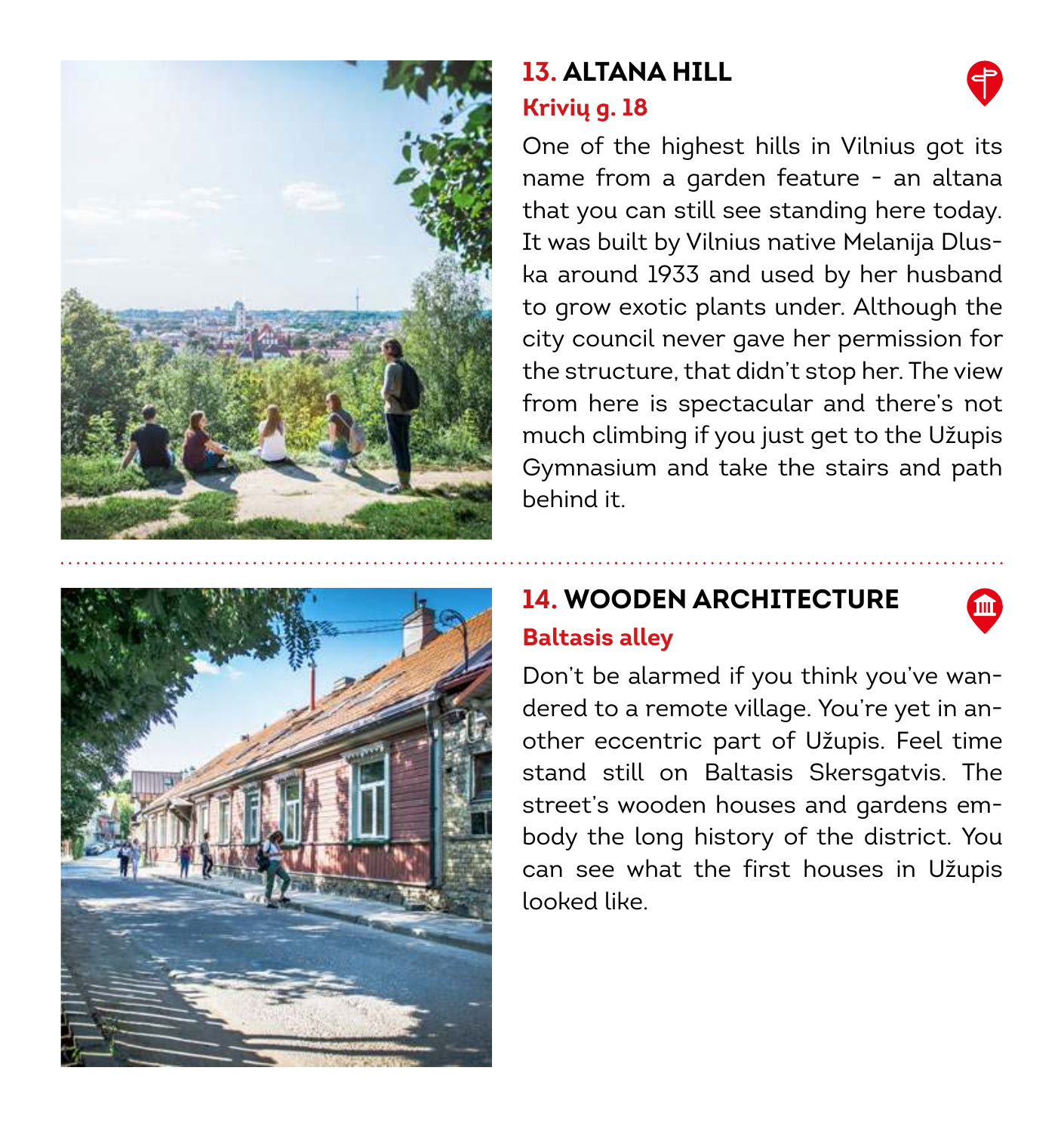

## **15. BERNARDINE CEMETERY**



## **Žvirgždyno g. 3**

Even though visiting a cemetery might not be at the top of your sightseeing list, the Bernardine Cemetery is worth a visit. Since the cemetery resembles a park, it was always a popular place to go for a walk in the 19th century. Established in 1810, the cemetery serves as a resting place for many famous people, such as painters Kanuty Rusiecki and Vytautas Kairiūkštis, as well as Professor Leon Borowski.



## **16. TYMO MARKET**



#### **Aukštaičių g. / Maironio g.**

The quarter that stood here from the 16th to 19th centuries was home to the city's leather craftsmen. It was demolished under Soviet rule and recently it was turned into a market space. When the weather's warm, drop by every Thursday to find the very first organic market in Vilnius. Moreover, every Friday and Saturday throughout the summer, Open Kitchen takes over and brings together food trucks that represent some of the town's best fast food spots.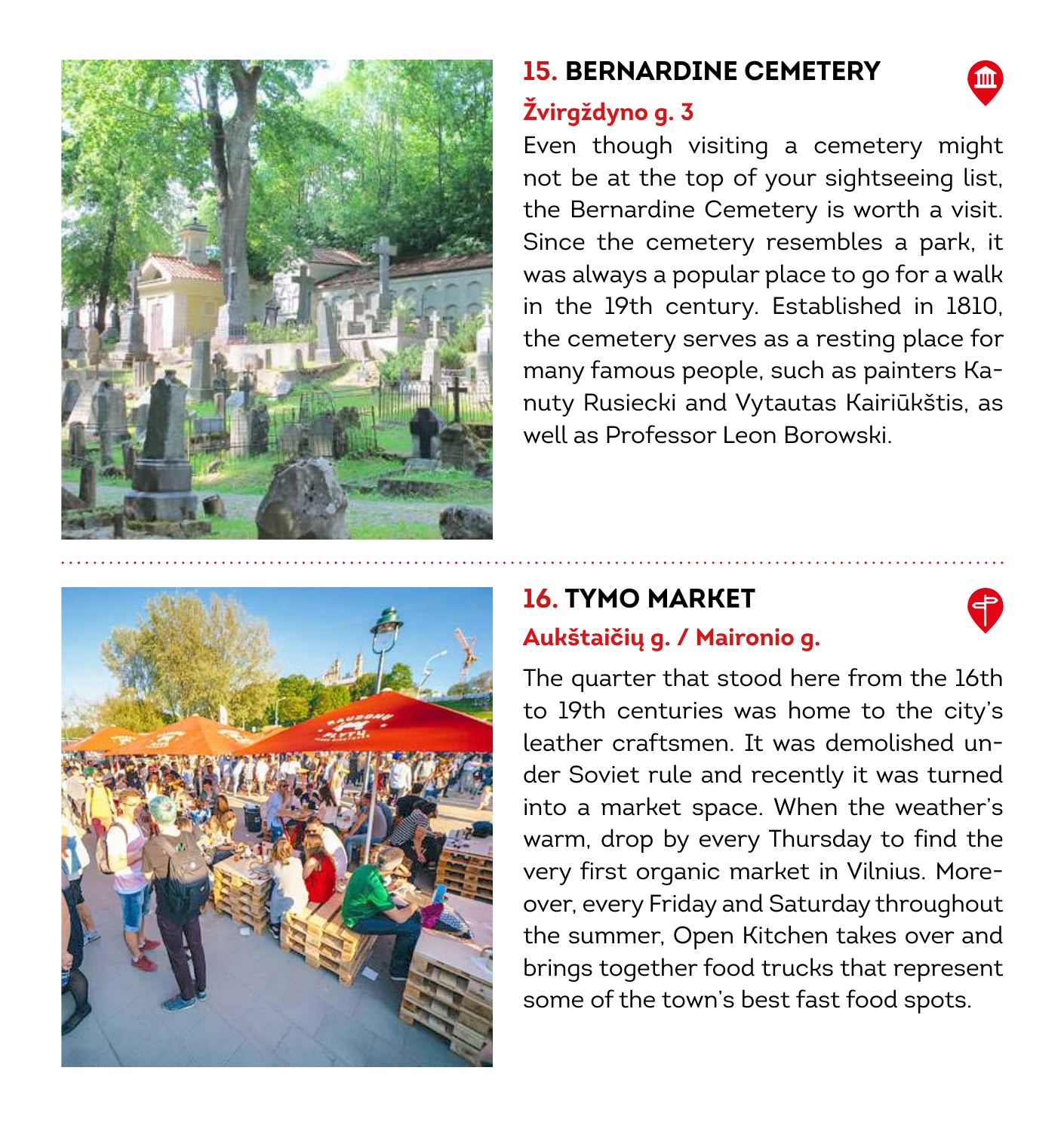#### **ANNUAL EVENTS IN UŽUPIS:**

Weekend of St. Patrick's Day, traditional St. Patrick's celebration when the River Vilnelė turns green April 1st, Užupis Independence Day 2nd day of Easter, White Tablecloth Day, a picnic in Užupis Warm season (spring to early autumn), Open Kitchen Food Market on Fridays and Saturdays. Location to be announced November, Estonian Film Days November 11, Wind day, a festival of photography, music, film, and philosophy

#### **VISIT GALLERIES:**

Užupio gallery, old traditions of jeweller's art, Užupio g. 3-1, +370 5 231 2318 Menų tiltas, exhibitions of Lithuanian artists, Užupio g. 16, +370 606 28088 V2O, contemporary jewellery, Polocko g. 2, +370 600 22700 Edita Suchockyte Art Gallery, Užupio g. 14-1, +370 618 15323 Tartle, Lithuanian art centre, Užupio g. 40, +370 5 2681888

#### **CHEERS WITH A BEER:**

Šnekutis, the first craft beer pub in Vilnius, Polocko g. 7A, +370 650 47054 Špunka, probably the smallest pub in Vilnius, Užupio g. 9-1, +370 652 32361 Devinkė, a pub for poets, bartenders and beer fans, Užupio g. 4, +370 61536434

#### **SWEETS AND COFFEE:**

Liu desertinė, fancy cakes and luscious desserts, Užupio g. 20, +370 69010644 Thierry bakery, French vibes to the last bite, Užupio g. 13, +370 679 09081 Kmyninė, traditional Lithuanian bread and more, Užupio g. 38, +370 640 49042 Coffee1, artisan coffee and homemade ice-cream, Užupio g. 9, +370 610 60160 Huracán Coffee, a steampunk cafe, Užupio g. 13-9, +370 659 59125

#### **TASTE UŽUPIS FOOD:**

Sweet Root, seasons-inspired local cuisine, Užupio g. 22, +370 685 60767 Užupio kavinė, with probably the best view, Užupio g. 2, +370 5 212 2138 Paupio 12, enjoy a gourmet dinner, Paupio g. 12, +370 676 09 12 Šturmų švyturys, enjoy exclusive and fresh Lithuanian fish, Užupio g. 30, +370 656 98000 Health, a wonderful healthy bite on your trip, Malūnų g. 4, +370 649 09333 Kitch Gallery Restaurant, a place to try the UžBurger, a blue burger inspired by art and the Užupis spirit, Užupio g. 4, +370 607 64614

#### **SHOP FOR SOUVENIRS:**

Visokių Daiktų Krautuvėlė, niche perfumes, music boxes, and much more, Užupio g. 20, +370 5 210 5217 Keistoteka, Used books store, postcards, licensed Užupis souvenirs, nice little things, Paupio g. 2, +370 689 40687 Baltic Shamans, traditional jewellery and tribal souvenirs, Užupio g. 2, +370 620 35311 Kanapinė krautuvė, everything from hemp seeds, Užupio g. 14, +370 645 37801 Locals.lt, Lithuanian design, clothes, and jewellery, Užupio g. 10-23 Kolekcija, health, beauty products, souvenirs and lots of special gifts, Užupio g. 7, +370 5 212 0012 Vilnius in Love, postcards, magnets, textiles, amber, flower kaleidoscopes, Užupio g. 1, +370 699 56641